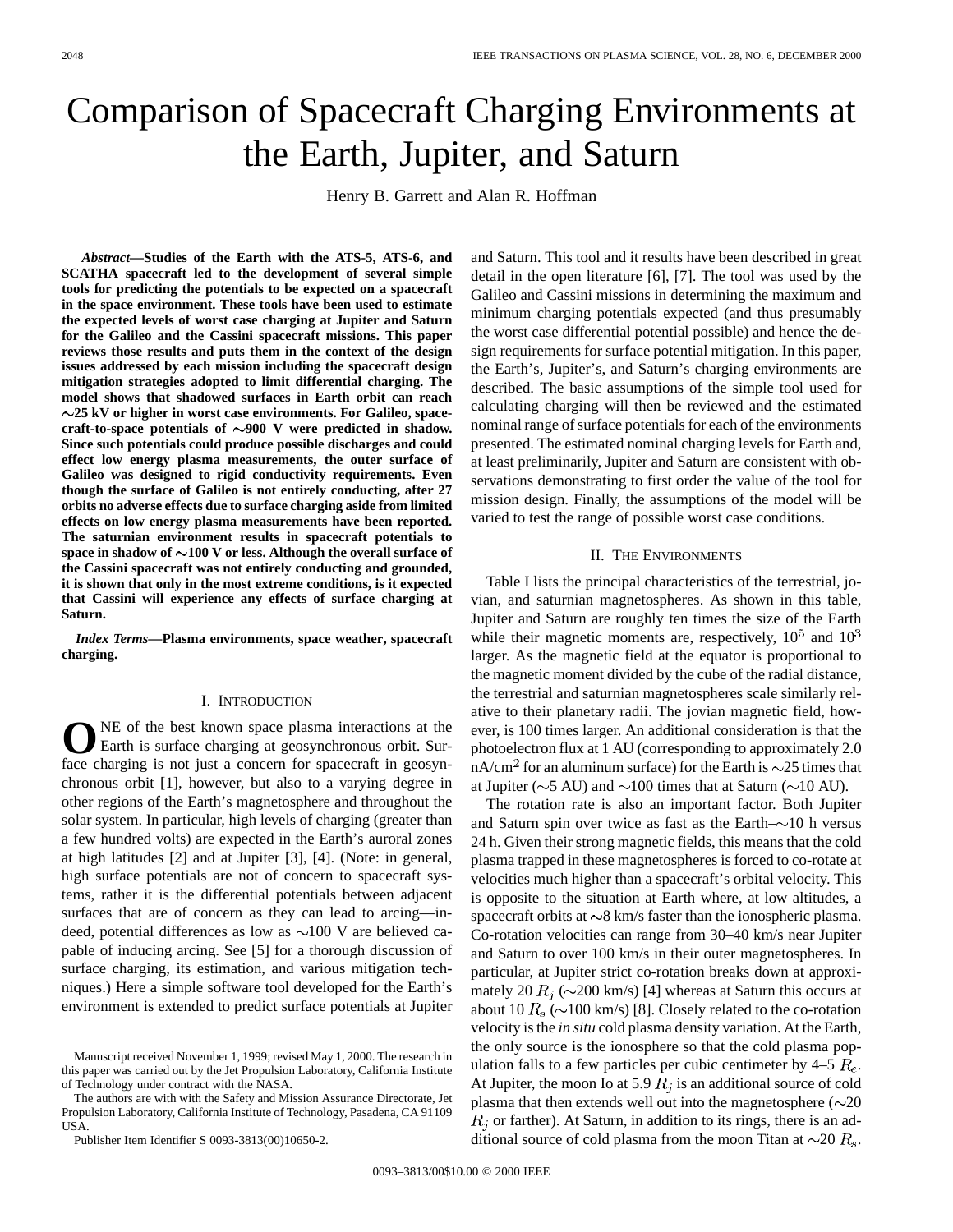TABLE I THE PLANETS' MAGNETOSPHERES

| -equatorial radius (km)               | $6.38 \times 10^3$    |
|---------------------------------------|-----------------------|
| -magnetic moment $(G-cm^3)$           | $8.10x10^{25}$        |
| -rotation period (hrs)                | 24.0                  |
| -aphelion/perihelion (au)             | 1.01/0.98             |
| <b>Jupiter</b>                        |                       |
| -equatorial radius (km)               | $7.14 \times 10^4$    |
| -magnetic moment $(G-cm^3)$           | $1.59x10^{30}$        |
| -rotation period (hrs)                | 10.0                  |
| -aphelion/perihelion (au)             | 5.45/4.95             |
| Saturn                                |                       |
| -equatorial radius (km)               | 6.00x10 <sup>4</sup>  |
| -magnetic moment (G-cm <sup>3</sup> ) | $4.30 \times 10^{28}$ |
| -rotation period (hrs)                | 10.23                 |
|                                       |                       |

These cold ion populations tend to suppress surface charging on the side of the vehicle that they impact.

As the magnetosphere is the primary controlling factor for the local plasma environments, the charging environment differs for each of these planets. Representative values for the primary plasma environments at the Earth, Jupiter, and Saturn are presented in Table II. The differences evident in this table and their consequences will be described in the following paragraphs.

## *A. Earth*

The Earth has one of the most complex and variable magnetospheres in the solar system. As will be shown, it may also have the highest charging levels. In terms of a simple schematic of the Earth's magnetosphere, there are four main plasma populations. Starting with the lowest latitude regime, the "ionospheric" population extends the cold ionosphere out along closed field lines to 3 to 5  $R_e$  (typically called the plasmasphere). The plasma varies from a density of  $\sim 10^6$  cm<sup>-3</sup> (O<sup>+</sup> dominated) at 100 km to  $\sim$ 100 cm<sup>-3</sup> (H<sup>+</sup>) at 4 to 5  $R_e$ . The mean energy varies from a few tenths of an electronvolt at low altitudes to 10–100 eV at high altitude. The auroral regime is at higher latitudes and extends out to higher altitudes. This population is represented by the aurora at low altitudes and the plasmasheet at geosynchronous orbit. The plasma typically consists of an electron/ $H^+$  composition with several tens of kiloelectronvolt mean energy and densities of  $0.1-2 \text{ cm}^{-3}$ . Superimposed on these two regimes is the Van Allen regime

marked by the trapped radiation belts. These consist primarily of high energy  $(E > 100 \text{ keV})$  electrons and protons. Although of small direct importance to surface charging at the Earth, the high energy electrons are the primary source of internal charging. The final regime, the very high latitude regime, is characterized by low densities  $(0.1 \text{ cm}^{-3})$  and energies  $(200 \text{ m})$ eV) with occasional bursts of high velocity streams (800 km/s). The field lines at very high latitudes eventually couple with the interplanetary magnetic field.

## *B. Jupiter*

The magnetosphere of Jupiter is dominated by three factors: the magnetic field tilt  $(11^{\circ})$  relative to its spin axis, its rapid rotation, and the jovian moon Io at 5.9  $R_i$ . Io generates a vast torus of gas and ions. The more rapid rotation of Jupiter's magnetic field forces the cold plasma associated with this torus to accelerate and expand by centrifugal force into a giant disc. The magnetic field tilt and rotation rate cause the plasma disc to wave up and down so that at a given location plasma parameters vary radically during a 10 h period. Jupiter's environment can be roughly divided into three populations: the cold plasma associated with the Io torus and the plasma disc  $(0 < E < 1$ keV), the intermediate plasma (1 keV  $\lt E \lt 60$  keV), and the radiation environment ( $E > 60$  keV). The cold plasma is characterized by high densities ( $\sim$ 2000 cm<sup>-3</sup>) and low energies. The plasma consists of hydrogen, oxygen (singly and doubly ionized), sulfur (singly, doubly, and triply ionized), and sodium (singly ionized) ions. Intermediate energy electrons  $(\sim]$  keV) and protons  $(\sim 30 \text{ keV})$  at Jupiter are assumed to vary exponentially from  $\sim$ 5 cm<sup>-3</sup> for  $r < 10R_j$  to 0.001 cm<sup>-3</sup> beyond 40  $R_i$  [4]. Co-rotation velocities vary from  $\sim$  45 km/s at 4  $R_i$  to  $\sim$ 200 km/s at 20  $R_i$ .

## *C. Saturn*

Saturn is marked by a magnificent set of rings that are its most obvious feature and set it apart from all the other planets. Aside from the rings, however, Saturn's magnetosphere resembles Jupiter's—a cold inner plasma disk that becomes a lower density, slightly higher energy plasma disk at large distances. Although there is no "Io-equivalent" moon in the inner magnetosphere, there is a fairly dense cold plasma sheet. At  $\sim$ 20  $R_s$ , Saturn's huge moon Titan contributes a large cloud of neutral gas in the outer magnetosphere. Unlike Jupiter, Saturn's magnetic field axis is apparently aligned with the spin axis so that the plasma ring around Saturn is relatively steady compared to that of Jupiter. Plasma co-rotation velocities are similar to Jupiter although maximum velocities tend to peak at  $\sim$ 100 km/s with co-rotation breaking down at  $\sim 10 R_s$ .

# III. THE MAJOR CURRENT TERMS

A mathematical model capable of first-order estimates of spacecraft surface to space plasma potential (charging potential) for a variety of conditions has been developed [6] and reviewed in detail in the open literature [7]). The model (or design tool) is based on current balance. Incoming electrons and ions are balanced by photoemission, backscattering, and secondary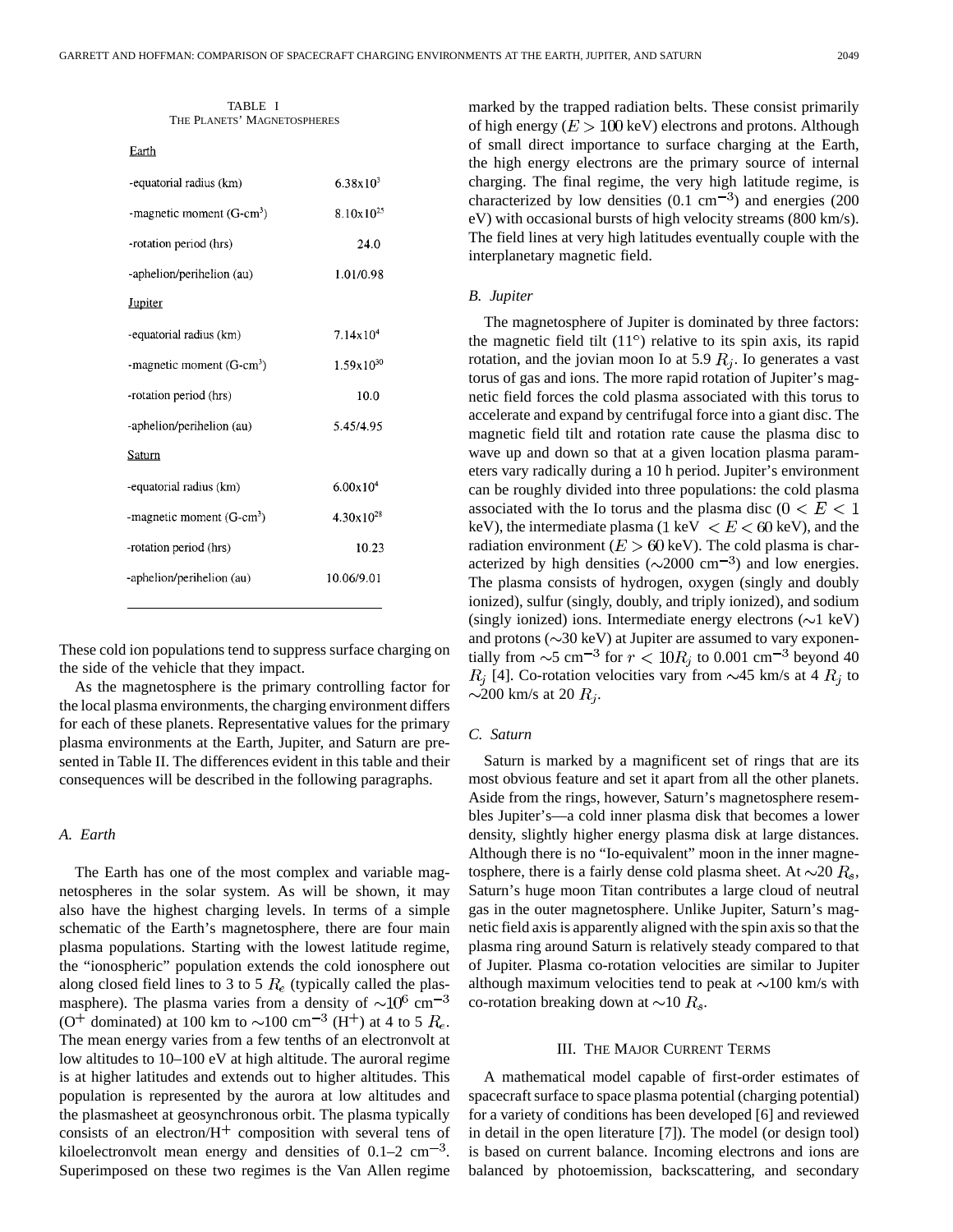TABLE II REPRESENTATIVE VALUES OF THE CHARGING ENVIRONMENT AT THE EARTH, JUPITER, AND SATURN. THE HEADINGS ARE DESCRIBED IN THE TEXT

| Region                  | Jph rei |        | te 1 | re2te2                   |       | rek   | tek.       | ak      | rhk   | thk             | h k | Vc  | rhc the  |                |    | Am roc   |     |     | toc $eV(H)$ $eV(Am)$ |
|-------------------------|---------|--------|------|--------------------------|-------|-------|------------|---------|-------|-----------------|-----|-----|----------|----------------|----|----------|-----|-----|----------------------|
| Earth                   |         |        |      |                          |       |       |            |         |       |                 |     |     |          |                |    |          |     |     |                      |
| ionosphere              | 2.00    | 100000 | 0.2  |                          |       |       |            |         |       |                 |     | я   |          |                | 16 | 100000   | 0.1 |     | 5.38                 |
| plasmasphere            | 2.00    | 1000   | 0.2  |                          |       |       |            |         |       |                 |     | 8   |          |                | 16 | 1000     |     |     | 5.38                 |
| auroral zone            | 2.00    | 5000   |      | 2<br>×                   | 2000  |       |            |         |       |                 |     | я   |          |                | 16 | 5000     | 0.1 |     | 5.38                 |
| geosynchronous          | 2.00    |        |      | 1.12                     | 12000 |       |            |         |       |                 |     | 3.  | 0.24     | 29500          | 16 |          |     |     | 0.76                 |
| Jupiter                 |         |        |      |                          |       |       |            |         |       |                 |     |     |          |                |    |          |     |     |                      |
| cold torus 3.5 Ri       | 0.08    | 50     | 0.5  |                          |       |       | 5 1000 2.1 |         |       | 30000 2.0       |     | 44  |          |                | 32 | 50       | 0.5 | 10  | 325                  |
| warm torus 5.5 Ri       | 0.08    | 1000   |      |                          |       | 10.   | 1000 2.0   |         |       | 30000 3.0       |     | 69  | ۰        | ٠              | 24 | 1000     | 2   | 25  | 600                  |
| hot torus 7 Ri          | 0.08    | 1000   | 10   |                          |       | 5.    | 500        | 2.0     | 5.    | 50000           | 4.2 | 85  |          | $\blacksquare$ | 24 | 1000     | 40  | 38  | 911                  |
| plasmasheet 8 Ri        | 0.08    | 12     | 50   | $\overline{\phantom{a}}$ |       | 2     |            | 500 2.0 | 5.    | 40000 3.5       |     | 100 |          |                | 16 | 12       | 50  | 53  | 840                  |
| outer mag 20 Rj         | 0.08    |        |      |                          |       | 0.01  | 1000 2.0   |         |       |                 |     | 250 | 0.01     | 1000           |    |          |     | 328 | 328                  |
| Saturn                  |         |        |      |                          |       |       |            |         |       |                 |     |     |          |                |    |          |     |     |                      |
| inner plasma-sheet      |         |        |      |                          |       |       |            |         |       |                 |     |     |          |                |    |          |     |     |                      |
| 4-8 Rs                  | 0.02    | 2.15   | 20   | $\overline{\phantom{a}}$ |       | 0.196 | 262        | 1.8     |       | 0.005 29833 7.4 |     |     | 40 3.20  | 14             | 16 | 30.15    | 73  | 8   | 134                  |
| extended plasma-        |         |        |      |                          |       |       |            |         |       |                 |     |     |          |                |    |          |     |     |                      |
| sheet 8-12 Rs           | 0.02    | 0.72   | 28   | $\sim$                   |       | 0.111 | 458        | 1.7     | 0.003 | 30800 8.5       |     | 80  | 0.74     | 26             | 16 | 2.50 246 |     | 34  | 538                  |
| outer mag 12-20 Rs 0.02 |         | 0.10   | 41   |                          |       | 0.037 |            | 583 2.6 | 0.001 | 18800 6.7       |     |     | 100 0.24 | 37             | 16 | 0.54 420 |     | 53  | 840                  |

emission. The program varies the spacecraft-to-space potential until the total current is zero according to the following equation:

$$
I_T(V) = (I_I(V) + I_{\text{SE}}(V) + I_{\text{SI}}(V) + I_{\text{BSE}}(V) + I_{\text{PH}}(V)) - I_E(V)
$$
\n(1)

where

 $\boldsymbol{V}$ surface potential relative to space;

 $I_{T}$ total current to spacecraft surface at  $V$ ;

0 at equilibrium when all the current sources balance;

 $I_E$ incident electron current;

 $I<sub>r</sub>$ incident positive ion current;

 $I_{\rm SF}$ secondary emitted electron current due to  $I_E$ ;

 $I_{\mathrm{SI}}$ secondary emitted electron current due to  $I_I$ ;

 $I_{\rm{BSE}}$ backscattered electron current due to  $I_E$ ;

 $I_{\mathrm{PH}}$ photoelectron current.

The incident electron and ion currents are typically estimated by integrating the appropriate Maxwellian distributions (3) to obtain the current as a function of temperature, number density, and potential for a "thick sheath" spherical probe:

$$
I_E = \begin{cases} I_{E0} \exp(qV/E_E) & V < 0\\ I_{E0}(1+qV/E_E) & V > 0 \end{cases}
$$
\n
$$
I_I = \begin{cases} I_{I0} \exp(-qV/E_I) & V > 0\\ I_{I0}(1-qV/E_I) & V < 0 \end{cases} \tag{2}
$$

where

 $I_{E0}$ ambient electron current;

ambient positive ion current;  $I_{I0}$ 

- $E_{E}$ characteristic energy of electrons;
- $E_I$ characteristic energy of ions;
- charge.  $q$

The secondary and backscatter surface currents are then obtained by integration over the incident currents; the results have been parameterized by fitting them in terms of the temperature, number density, and potential (see [6] and [7] for a thorough discussion of each function). The charging properties of aluminum are used in this study because aluminum is representative of a common spacecraft surface material and typically represents a worst case. The photoelectron current is similarly parameterized in terms of the potential and material.

The basic Maxwellian distribution is given by

$$
F_M = N(M/2\pi E_o)^{3/2} e^{-E/E_o}
$$
 (3)

where

 $\overline{M}$ particle mass;

 $F_M$ Maxwell–Boltzmann distribution;

 $N$ number density;

 $E_{\alpha}$ characteristic energy of plasma;

 $\boldsymbol{E}$ particle energy.

Whereas Maxwellian distributions adequately represent many of the plasma environments encountered in space, they are often inadequate for explaining the complex environments at Jupiter and Saturn. For co-rotating ion plasmas, a "ram" approximation is often more appropriate for the ion current

$$
I_R = \pi R^2 N V_S \tag{4}
$$

where

 $I_R$ "Ram" current;

 $\boldsymbol{R}$ radius of spherical spacecraft;

 $V_S$ spacecraft velocity relative to plasma.

The Jovian and Saturnian environments are characterized by a harsher radiation environment at high energies than the Earth's. As a result, a Maxwellian distribution does not join smoothly onto the high energy spectra for the protons and electrons. If the latter power law spectra are cut off at an arbitrary low energy, the resulting discontinuity causes difficulties in computing the total current density of the electrons to a satellite surface in the jovian and saturnian environments.

To derive a smooth distribution function for the warm electrons and protons, the Kappa distribution function [9]  $F_{\kappa}$  in  $cm<sup>-6</sup> s<sup>3</sup>$  was employed

$$
F_{\kappa} = N(M/2\pi E_o)^{3/2} \kappa^{-3/2}
$$

$$
\cdot \frac{\Gamma(\kappa + 1)}{\Gamma(\kappa - 1/2)(1 + E/\kappa E_o)^{\kappa + 1}} \tag{5}
$$

where

 $F_{\kappa}$ Kappa distribution;

 $\Gamma$ Gamma function;

 $\kappa$ Kappa factor (constant).

As  $\kappa$  goes to infinity, (5) becomes a Maxwellian distribution. As  $E$  goes to infinity, the form of the distribution approaches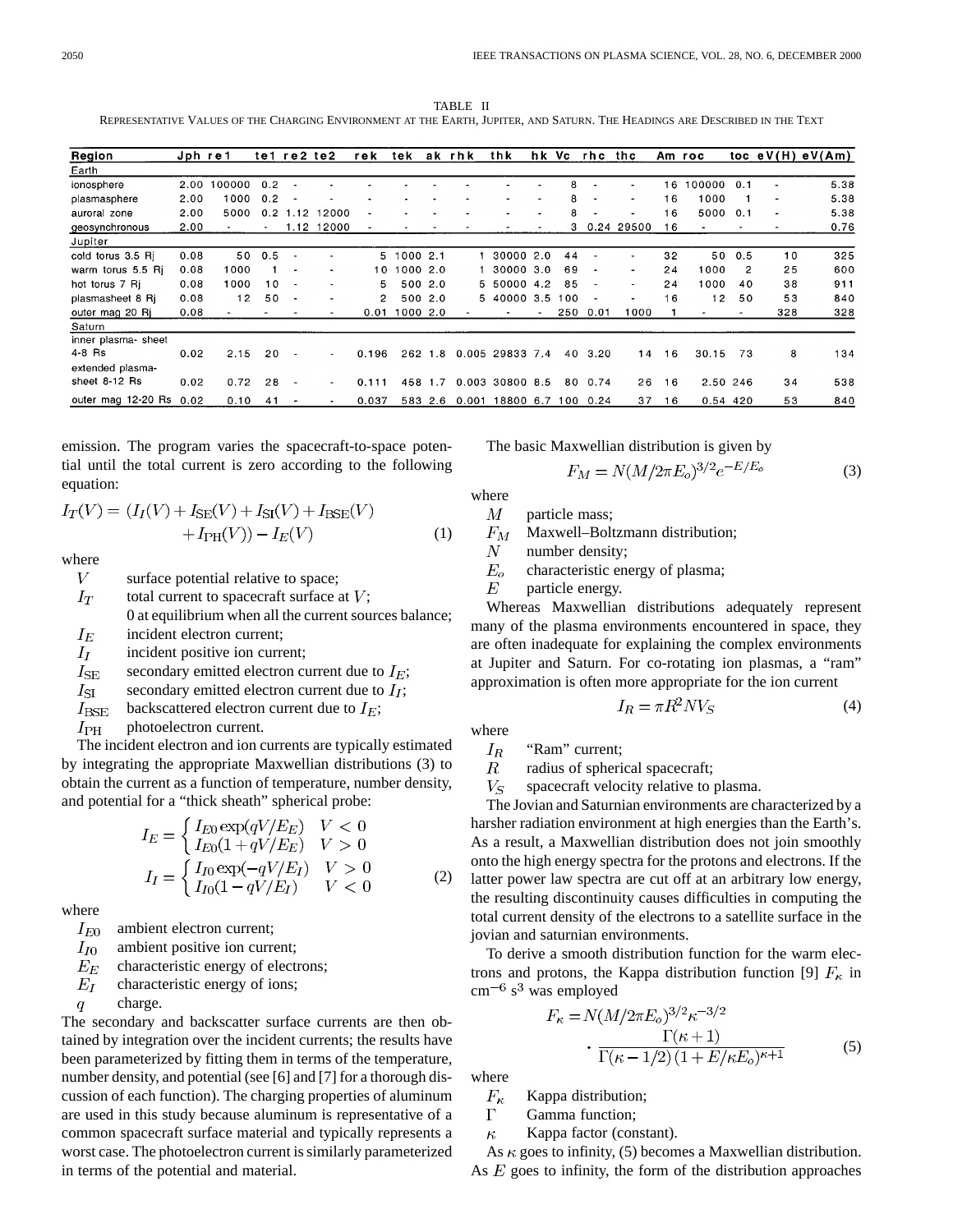

Fig. 1. Maxwellian (below 1 keV) and Kappa (above 1 keV) distribution fits to Voyager 2 inbound electron measurements for Saturn ( $L = 11.59$ ). The Fig. 1. Maxwellian (below 1 keV) and Kappa (above 1 keV) distribution fits to Voyager 2 inbound electron measurements for Saturn ( $L = 11.59$ ). The potential was estimated to be  $-480$  V in the absence of sunlight and seco emission for this environment.

a power law. A simple fitting procedure was utilized to determine the values for N,  $E_o$ , and  $\kappa$ . First, the omnidirectional high energy fluxes were computed and converted to values of the distribution function at two energies for electrons (36 and 360 keV) and for protons (0.6 and 6 MeV). The warm electron and proton Maxwellian density and temperature were used to determine values of the distribution function at zero energy. Kappa distribution functions were then fit to these values and the high energy flux values. A representative fit for Saturn is presented in Fig. 1. The resulting Kappa distributions were then integrated to give appropriate surface currents as functions of temperature,  $\kappa$ , number density, and potential. For reference, the ratio of the current derived from a Kappa distribution to that of a Maxwellian is

 $\frac{I_{\kappa o}}{I_{Mo}} = \left(\frac{N_{\kappa}}{N_{M}}\right) \left(\frac{E_{\kappa}}{E_{M}}\right)^{1/2} \left[\frac{\kappa^{1/2}\Gamma(\kappa-1)}{\Gamma(\kappa-1/2)}\right]$ 

where

 $I_{\kappa o}$ ambient current for Kappa distribution;

 $I_{Mo}$ ambient current for Maxwellian distribution;

 $N_{\kappa}$ ambient density for Kappa distribution;

 $N_M$ ambient density for Maxwellian distribution;

 $E_{\kappa}$ characteristic energy for Kappa distribution;

 $E_M$  characteristic energy for Maxwellian distribution.

The current for the repelled and attracted species for a Kappa distribution in the thick sheath approximation are given by

$$
I_{\kappa} = \begin{cases} I_{\kappa o} \left( 1 + \frac{|qV|}{\kappa E_{\kappa}} \right)^{-(\kappa - 1)} & \text{repelled} \\ I_{\kappa o} \left( 1 + \left( \frac{\kappa - 1}{\kappa} \right) \frac{|qV|}{E_{\kappa}} \right) & \text{attracted.} \end{cases}
$$
(7)

Again, as  $\kappa$  goes to infinity, (7) reduce to the appropriate equations for repulsion and attraction for a Maxwellian distribution.

To account for all the currents present at Jupiter and Saturn, (1) was expanded to include a two component electron Maxwellian plasma, a high energy electron Kappa distribution, a high energy proton Kappa component, a cold/co-rotating proton component, a co-rotating heavy ion component, and a Maxwellian proton component. Corresponding secondary and backscatter components were included for each population along with the photoelectron current. Values of these components for the various plasma regions are listed in Table II where

- $J_{\rm ph}$ photoelectron current  $(nA/cm^{-2})$ ;
- electron cold component density ( $\text{cm}^{-3}$ );  $r_{e1}$
- electron cold component characteristic energy (eV);  $t_{e1}$
- electron hot component density ( $\text{cm}^{-3}$ );  $r_{e2}$
- electron hot component characteristic energy (eV);  $t_{e2}$
- electron Kappa component density  $(cm<sup>-3</sup>)$ ;  $r_{ek}$

electron Kappa component characteristic energy (eV);  $t_{ek}$ 

- $\boldsymbol{a_k}$ electron Kappa value;
- proton Kappa component density  $(cm<sup>-3</sup>)$ ;  $r_{hk}$
- proton Kappa component characteristic energy (eV);  $t_{hk}$
- $h_k$ proton Kappa value;
- $V_c$ co-rotation velocity (km/s);
- $r_{hc}$ proton Maxwellian component density  $(cm<sup>-3</sup>)$ ;
- proton Maxwellian characteristic energy (eV);  $t_{hc}$
- atomic nucleon number (e.g., He is 4);  $A_m$
- $r_{oc}$ heavy ion density;
- heavy ion Maxwellian characteristic energy (eV).  $t_{oc}$

Also listed in Table II are the estimated equivalent "thermal" energies of the proton or heavy ion component due to co-rotation. These numbers will be utilized in determining when the co-rotation current component should be used or when the Maxwellian thick sheath current is more appropriate.

## IV. ESTIMATED CHARGING LEVELS

## *A. Earth*

(6)

Given a model of the ambient electron and ion environments in terms of Maxwellian and Kappa distributions and the density and co-rotation velocity of the cold ions, the surface potential for a spacecraft surface can be estimated using the simple spacecraft-to-space thick sheath model described above. Evans *et al.* [10] used the model discussed here to calculate the potentials throughout the terrestrial magnetosphere for a small aluminum sphere in the Earth's shadow. Their results are presented in Fig. 2. This figure is intended to be used as a simple mission planning tool for identifying regions with high charging levels; if a spacecraft were to pass through or near a region of high charge, then appropriate mitigation methods should be considered in the design. The figure identifies basically four regions: the inner plasmasphere with little charging, the geosynchronous orbit (high charging) and its extension into the auroral zone (moderate charging), and the high latitude region (zero charging) giving way to a solar wind environment at large tailward distances  $(-100 \text{ V},$  the highest value predicted for the solar wind). Examples of the ionospheric, plasmaspheric, auroral, and geosynchronous orbit plasma environment distributions are presented later.

# *B. Jupiter*

Given the high surface potentials found in the Earth's magnetosphere, it was anticipated that Jupiter might also have high potentials (e.g., [3]). Unlike the Earth, however, over a large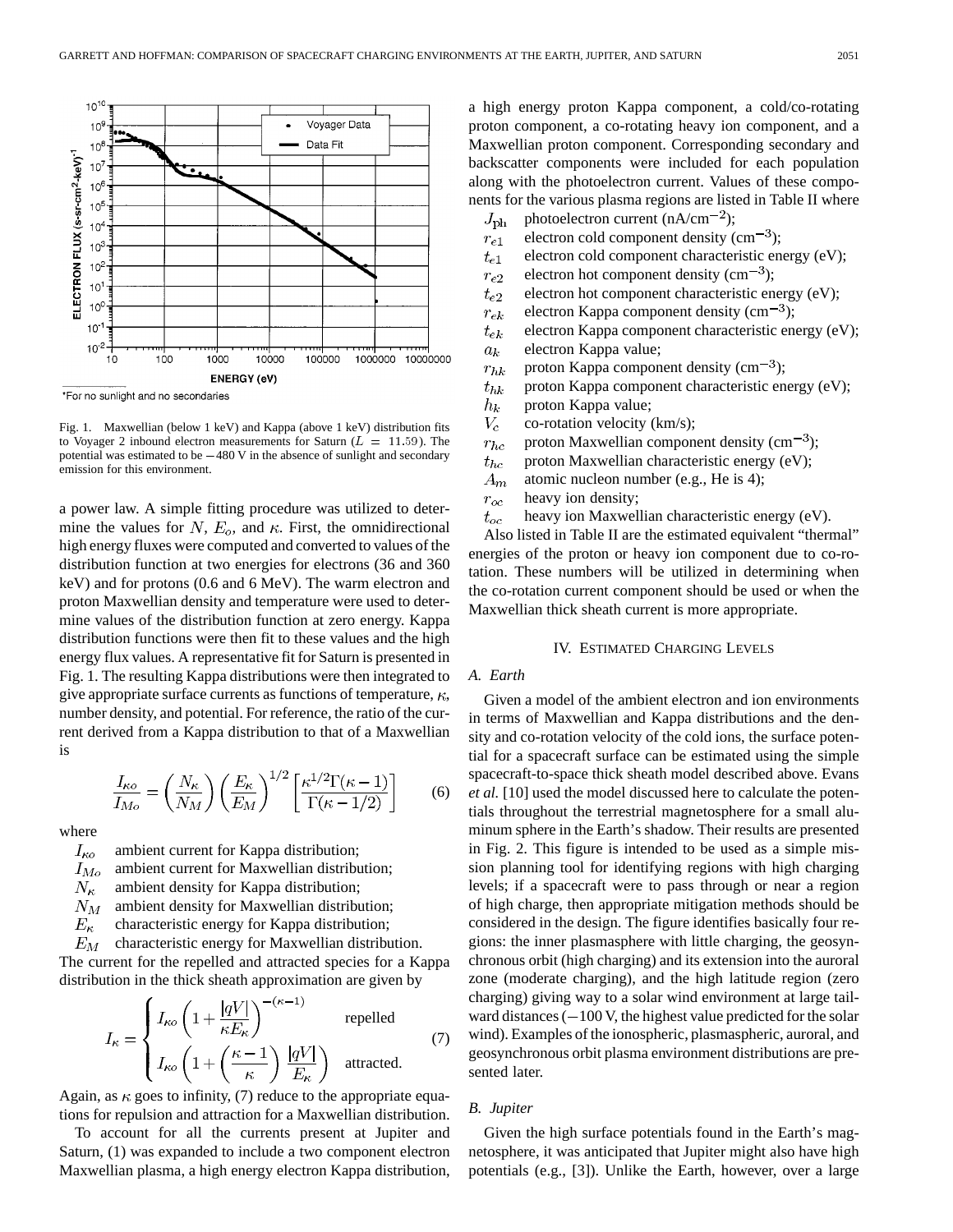

Fig. 2. Surface potential contours (in the absence of sunlight) in volts as a function of altitude and latitude for the Earth [10]. Outside the "horseshoe" region charging is negligible.

portion of the jovian and saturnian magnetospheres warm energetic electron fluxes are the dominant current source, balancing principally with the photoelectrons. It has proven necessary to represent the 1 to 100 keV electron energy range by a Kappa distribution [4]. In Figs. 3 and 4 [4], the spacecraft-to-space potentials for the jovian magnetosphere have been estimated using the design tool modified to include Kappa distributions and the co-rotating plasma. The potential contours represent the spacecraft-to-space potentials that would be seen for a conducting aluminum sphere in the sunlight (Fig. 3) for a nominal environment and for a worst case environment where both sunlight and secondary emission were suppressed.

The estimates in Fig. 3 for a nominal charging environment are in good agreement (factor of  $\sim$ 2) with those reported for Voyager [11]. This latter paper observed voltages of several tens of volts negative and implied that on one occasion a potential of at least  $-130$  V might have been observed. Likewise, Scudder *et al.* [12] reported potentials of a few tens of volts positive to tens of volts negative in the torus.

It should not be assumed from Fig. 3 that spacecraft charging is not a problem in the jovian environment. Under restrictive conditions, secondary emissions can be suppressed over a small surface. Also, because the sunlight is a factor of 25 less than at the Earth it becomes easier for the ambient electron current to dominate and charge the spacecraft. If the surface is electrically isolated from the vehicle with secondary electron suppression and in the shade so that the photoelectron flux is zero, significant charging can occur as evidenced in Fig. 4. It should be emphasized that this corresponds to an almost pathological case and is presented solely as a means for estimating a worst case for design purposes. A possible example would be a small insulated cavity for a sensor in which one side was illuminated by sunlight creating a space charge over the entrance (suppressing secondary emission from the shadowed interior). In support of such high potential predictions, the Voyagers may have observed tens of kilovolts surface potentials at Jupiter [13]. However, as the



Fig. 3. Spacecraft charging potential contours in volts for the thick sheath approximation in the  $110^{\circ}$ W sunlit meridian at Jupiter [4]. The horizontal axis represents distance along the rotational equator. Photoelectron and secondary electron currents are included. The dashed lines bracket the region of applicability (observations).



Fig. 4. Spacecraft to space potential contours for the thick sheath approximation [4] as in Fig. 3. No photoelectron or secondary currents are included.

Voyager and Galileo spacecraft were designed so as to mitigate differential surface charging—they were conductive over most of their surfaces and approached the ideal of a conducting sphere–surface arcing has not been observed in flight. However, significant internal charging/discharging may have occurred on Voyager 1 [14].

Based on these charging concerns, the Galileo design was evaluated in detail using the NASCAP code [15], [16] by N. J. Stevens and the design altered to minimize differential potentials as much as possible. In particular, isolated conductors were limited to less than  $3 \text{ cm}^2$ , cavities were avoided wherever possible, circuits were filtered for electrostatic pulses (particularly near areas where charging might occur), and careful grounding

90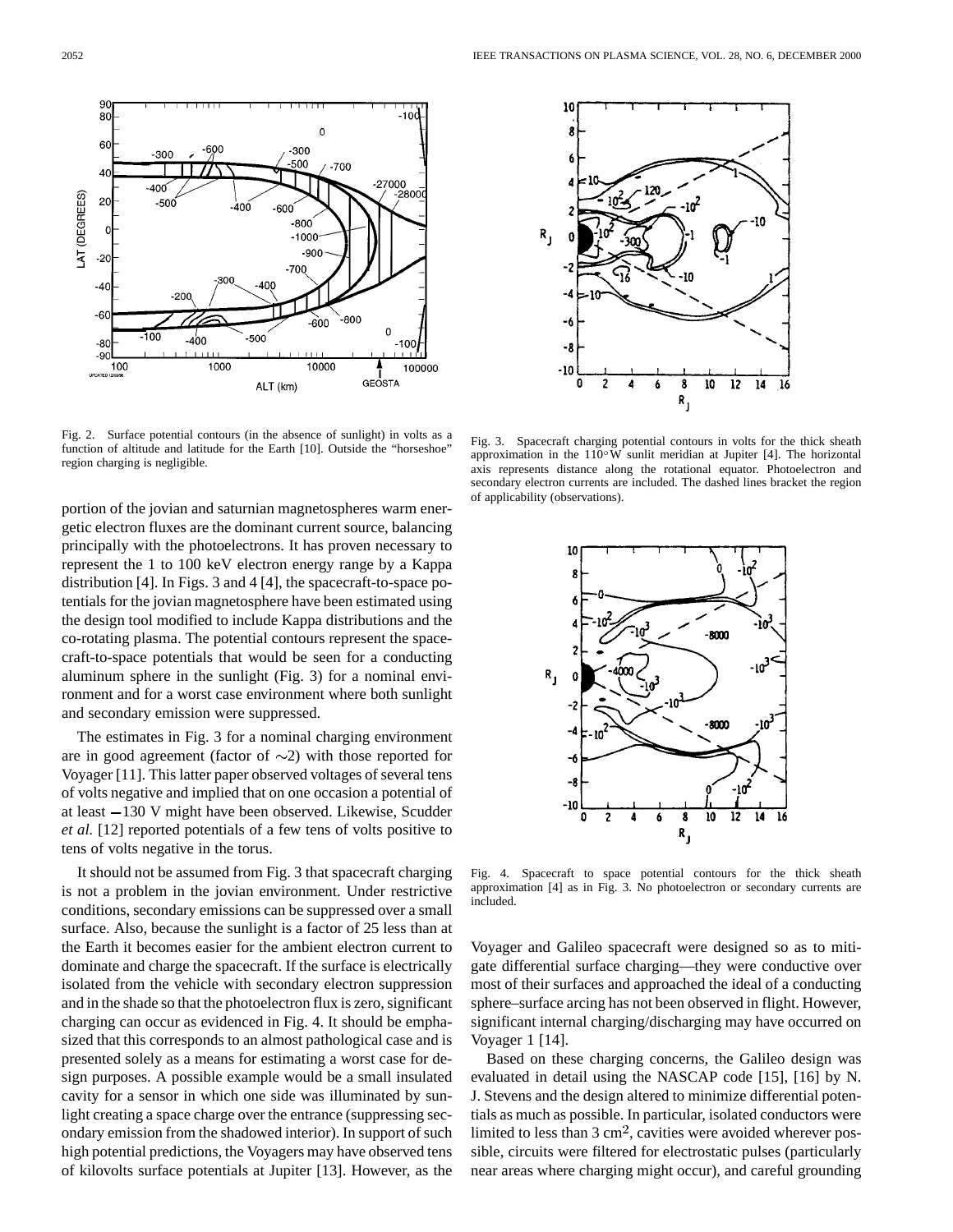

Fig. 5. Spacecraft to space potentials for Saturn as a function of radial distance from the planet for 16 Voyager 1 and 2 spectra for several charging assumptions: sunlit with secondary emission (nominal), shadowed and secondary emission (nominal), and two worst case assumptions: no sunlight, no secondary emissions or no sunlight and no cold, heavy ion current. The potentials are taken from Table III for the "best" expected values.

procedures were followed throughout the design and construction process. After more than four years in orbit at Jupiter, no problems have been attributed to electrostatic surface discharge on the Galileo spacecraft.

# *C. Saturn*

The charging environment at Saturn resembles that at Jupiter. As a comprehensive plasma model such as those developed for Jupiter and the Earth has not been completed for Saturn, contour plots like those in Figs. 2–4 are not available. Instead, a set of 16 electron and ion spectra covering the L-shell range from  $\sim$ 4 to  $\sim$ 21 was reconstructed from the Voyager 1 and 2 flybys [8], [17], [18] for the purpose of estimating the expected potentials. A representative electron spectrum is presented in Fig. 1. Each set of electron spectra was fit by a Maxwellian at low energies  $(\sim 10$  to 1000 eV) and by a Kappa distribution from 1 to 100 keV. The cold plasma populations (hydrogen and oxygen ions) were fit by either a Maxwellian or co-rotation velocity. The proton population above 1 keV was fit by a Kappa distribution. The 16 saturnian spectra used in this analysis are tabulated in the Appendix. Note that the "second Maxwellian" component is only listed for completeness—it was used in deriving the Kappa distributions for the electrons and for testing purposes, not for the potential derivations. The co-rotating velocity was assumed to vary with distance up to about  $10R_s$  and be  $\sim$ 100 km/s over the rest of the range studied ( $\sim$ 10 to  $\sim$ 20  $R_s$ ). This is based on [8].

Fig. 5 and Table III give the potentials calculated by the tool for the 16 spectra for several charging assumptions: sunlit with secondary emission (nominal), shadowed and secondary emission (nominal), and two worst case assumptions: no sunlight, no secondary emissions or no sunlight and no cold, heavy ion current. Table III calculates the potentials for two different current collection assumptions: ram (mode 2) or thick sheath (mode 3). The ram case assumes the cold ion current is best represented by a co-rotating flow [see (4)]. The thick sheath case, as described in [7], assumes the cold ions are best described by a Maxwellian plasma and a thick sheath (2). In reality, the actual current lies between these two limits but closer to the thick sheath limit (see discussion below).

Fig. 5 shows that even though the photoelectron flux is very low at Saturn (100 times lower than at the Earth), the plasma charging environment in sunlight is relatively benign. In shadow, surface potentials may reach a few tens to several hundred volts negative in the outer magnetosphere (the  $-128$ ) V peak at 15.8  $R_s$  is attributed to the assumption that the hot electron Kappa component dropped more abruptly in our environmental estimates than did the heavy ion co-rotating component in going from 16 to 18  $R_s$ —perhaps due to the influence of Titan, outside 16  $R_s$  the ion/electron ratio rises and suppresses the nominal charging levels).

However, this is not the worst case. The potentials were also estimated assuming that the spacecraft was in shadow and that either the cold heavy ions (as when they are shadowed on one side of the spacecraft) or the secondary electrons were suppressed. For the latter case (and either ram or thick sheath), the potential can reach over a thousand volts negative between 8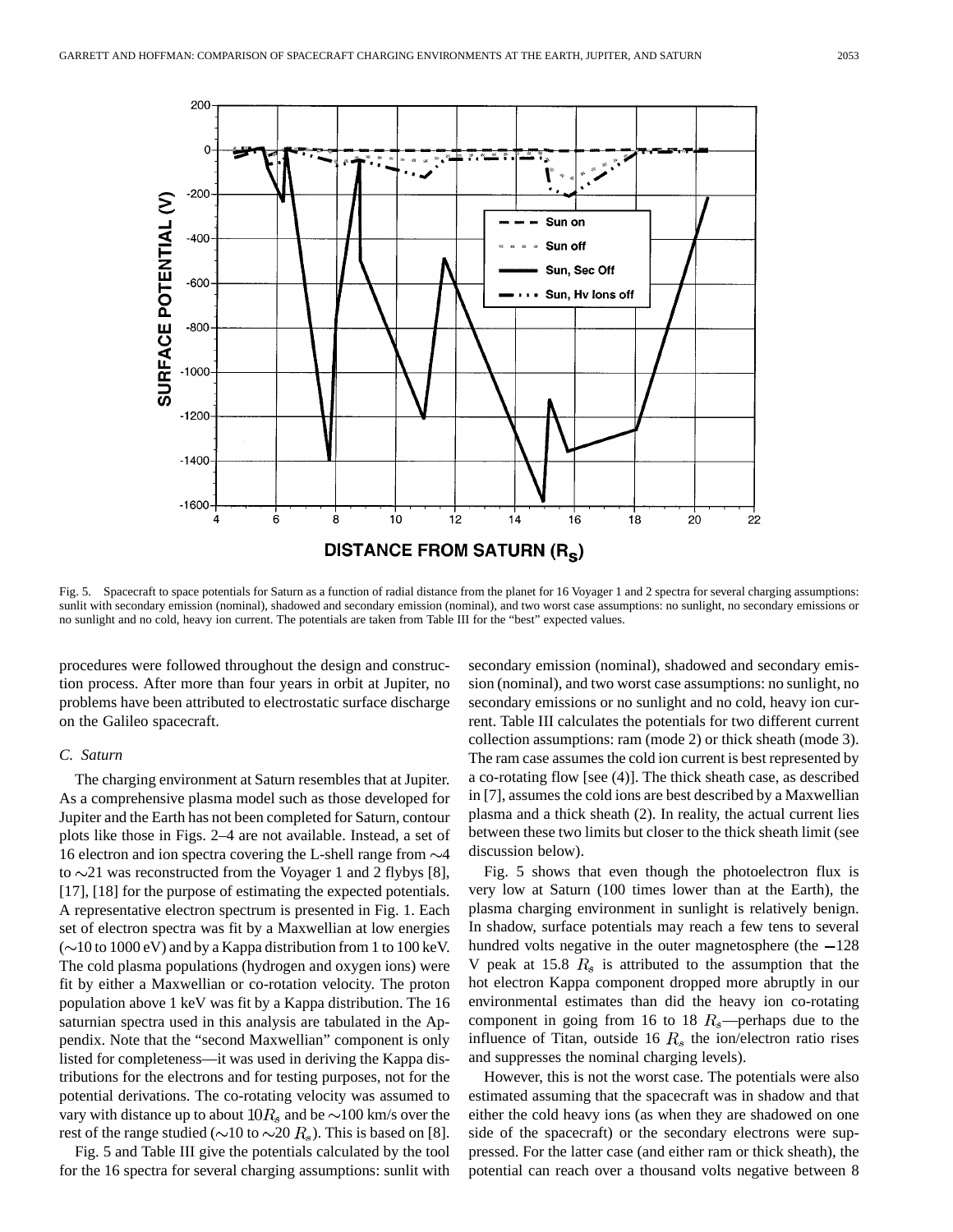## TABLE III

ESTIMATES OF THE CHARGING LEVELS AT SATURN AS A FUNCTION OF DISTANCE  $(R_s)$ , CO-ROTATION VELOCITY  $(V_s)$ , AND MODE  $(2 = RAM)$ CURRENT FOR COLD IONS;3=THICK SHEATH ASSUMPTION FOR COLD IONS). FOUR CONDITIONS ARE LISTED: IN SUNLIGHT (SUN ON), IN SHADOW (SUN OFF), SUNLIGHT AND SECONDARY/BACKSCATTER EMISSION TURNED OFF (000), OR SUNLIGHT AND THE COLD HEAVY IONS TURNED OFF (I OFF). VALUES THAT ARE UNDERLINED AND IN BOLD ARE EXPECTED VALUES

| Rs         | V s | Mode                    | Sun on                  | Sun<br>off              | 000       | $o$ ff<br>ı |
|------------|-----|-------------------------|-------------------------|-------------------------|-----------|-------------|
| 4.52       | 45  | $\overline{\mathbf{c}}$ | 10                      | 10                      | $-12$     | $-218$      |
| 5.51       | 55  | $\overline{\mathbf{c}}$ | 10                      | 10                      | 10        | 10          |
| 5.68       | 57  | $\overline{c}$          | $-24$                   | $-32$                   | $-81$     | $-90$       |
| 6.2        | 62  | $\overline{\mathbf{c}}$ | $\mathbf{1}$            | $\overline{0}$          | $-235$    | $-53$       |
| 6.28       | 63  | $\overline{c}$          | 1.0                     | 10                      | 10        | 10          |
| 7.78       | 78  | $\overline{c}$          | $\overline{\mathbf{0}}$ | $-5$                    | $-1397$   | $-71$       |
| 7.99       | 80  | $\overline{c}$          | $\Omega$                | $-60$                   | $-13125$  | $-1231$     |
| 8.75       | 88  | $\overline{\mathbf{c}}$ | $\overline{2}$          | $-30$                   | $-62$     | $-69$       |
| 8.78       | 88  | $\overline{c}$          | $\overline{0}$          | $-26$                   | $(\cdot)$ | $-68$       |
| 10.94      | 100 | $\overline{\mathbf{c}}$ | $\overline{0}$          | $-47$                   | $-19688$  | $-1504$     |
| 11.59      | 100 | $\overline{c}$          | $\mathbf{1}$            | $-24$                   | $-7280$   | $-47$       |
| 14.96      | 100 | $\overline{c}$          | 5                       | $-10$                   | $-1581$   | $-43$       |
| 15.14      | 100 | $\overline{c}$          | $\Omega$                | $-137$                  | $-8289$   | -1777       |
| 15.77      | 100 | $\overline{c}$          | Q                       | $-649$                  | $-15142$  | -2256       |
| 18.05      | 100 | $\overline{2}$          | $\overline{6}$          | $\overline{\mathbf{Q}}$ | $-1256$   | - 6         |
| 20.4       | 100 | $\overline{c}$          | 8                       | ٥                       | $-207$    | 0           |
|            |     |                         |                         |                         |           |             |
|            |     |                         |                         |                         |           |             |
|            | V s | Mode                    | Sun<br>on               | Sun<br>off              | 000       | off<br>L    |
| 4.52       |     | 3                       | $\overline{\mathbf{4}}$ | 3                       | $-34$     | $-35$       |
| 5.51       |     | 3                       | 10                      | 10                      | 10        | 5           |
| 5.68       |     | 3                       | $-32$                   | $-41$                   | $-73$     | $-6.2$      |
| 6.2        |     | 3                       | 0                       | $-8$                    | $-81$     | $-33$       |
| Rs<br>6.28 |     | 3                       | 10                      | 10                      | 10        | 5           |
| 7.78       |     | 3                       | 0                       | $-21$                   | $-235$    | $-47$       |
| 7.99       |     | 3                       | Ō                       | $-47$                   | $-743$    | $-6.8$      |
| 8.75       |     | 3                       | 2                       | $-26$                   | $-50$     | $-42$       |
| 8.78       |     | 3                       | O                       | $-27$                   | $-496$    | $-45$       |
| 10.94      |     | 3                       | 0                       | $-53$                   | $-1211$   | $-120$      |
| 11.59      |     | 3                       | 1                       | $-29$                   | $-483$    | $-39$       |
| 14.96      |     | 3                       | 4                       | $-16$                   | $-129$    | $-32$       |
| 15.14      |     | 3                       | 0                       | $-81$                   | 1119      | $-171$      |
| 15.77      |     | 3                       | 0                       | $-128$                  | $-1354$   | $-205$      |
| 18.05      |     | 3<br>3                  | 5<br>8                  | 0                       | $-217$    | $-3$<br>0   |

and 18  $R_s$ . The assumption that the ion ram current dominates is strictly a worst case and not realistic as there is also a ion thermal "thick sheath" current present. In Table III, the most realistic of the worst case potentials for the model are indicated by bold letters and underlining. For the table, it is assumed that, whenever the thick sheath negative potential exceeds or is approximately equal to the equivalent ion or proton ram energy, the ions or protons will be attracted to the spacecraft as though the thick sheath applies. As an example, when at 18  $R<sub>s</sub>$  the ram estimate gives 15 000 V for an estimate in shadow and for no secondaries, the thick sheath estimate is only  $-1100$  V. The proton and ion ram "energies" are 53 eV and 840 eV. These values are less than the thick sheath potential and a great deal less than the ram estimate. This implies that the protons and ions will be isotropically attracted to the spacecraft overcoming the ram anisotropy—hence we assume the lower, thick sheath value is more appropriate for these conditions. Given this assumption, only for complete suppression of the secondary electron currents and photoelectron flux could the potential at Saturn ever exceed  $\sim$ 1000 V—hopefully a rare occurrence.

Although Cassini was designed to be conductive on the outside to limit surface charging problems, this wasn't entirely successful. One of the authors was responsible for identifying areas on the vehicle where secondary emissions or the cold ion current could be suppressed. Indeed there may be such areas on Cassini

#### TABLE IV

ESTIMATES OF THE CHARGING LEVELS AS FUNCTIONS OF THE CONDITIONS LISTED IN TABLE III AND FOR THE MODE  $(2 = RAM$  CURRENT FOR COLD IONS; 3=THICK SHEATH ASSUMPTION FOR COLD IONS). FOUR CONDITIONS ARE LISTED: IN SUNLIGHT (SUN ON), IN SHADOW (SUN OFF), SUNLIGHT AND SECONDARY/BACKSCATTER EMISSION TURNED OFF (000), OR SUNLIGHT AND THE COLD HEAVY IONS TURNED OFF  $(I$  OFF). VALUES THAT ARE UNDERLINED AND IN BOLD ARE EXPECTED VALUES. (NOTE: "(-)" MEANS THE VALUE IS INDETERMINATE AS MAY HAPPEN WHEN NOTHING CAN COMPENSATE FOR THE AMBIDNE ELECTRONS, E.G., GEOSYNCHRONOUS ORBIT WITH SECONDARY EMISSION AND SUNLIGHT TURNED OFF OUR MODEL HAS NO COMPENSATING CURRENT)

| Region                  |     |                |                         | Vs Mode Sun on Sun off | 000       | $\blacksquare$<br>off |
|-------------------------|-----|----------------|-------------------------|------------------------|-----------|-----------------------|
| Earth                   |     |                |                         |                        |           |                       |
| lonosphere              | 8   | $\overline{2}$ | - 1                     | - 1                    | - 1       | $(-)$                 |
| lonosphere              |     | 3              | $-1$                    | $-1$                   | $-1$      | $(-)$                 |
| Plasmasphere            | 8   | $\overline{c}$ | $\Omega$                | $-1$                   | $-1$      | $(\cdot)$             |
| Plasmasphere            |     | 3              | O                       | $-1$                   | $-1$      | $(-)$                 |
| Auroral Zone            | 8   | $\overline{2}$ | $-1$                    | $-538$                 | $-8613$   | $(\cdot)$             |
| Auroral Zone            |     | 3              | $-1$                    | $-1$                   | - 1       | $-24541$              |
| Geosynchronous          | 3   | $\overline{2}$ | $\overline{c}$          | $(\cdot)$              | $(\cdot)$ | $(-)$                 |
| Geosynchronous          |     | 3              | $\overline{\mathbf{2}}$ | $-24541$               | $-46963$  | $-24541$              |
| Jupiter                 |     |                |                         |                        |           |                       |
| Cold Torus              | 44  | 2              | $-273$                  | $-820$                 | $-37188$  | $-1504$               |
| Cold Torus              |     | 3              | - 4                     | $-24$                  | $-459$    | $-889$                |
| Warm Torus              | 69  | $\overline{2}$ | $-2$                    | $-2$                   | $-7315$   | $-3691$               |
| Warm Torus              |     | 3              | - 5                     | $-6$                   | $-112$    | $-3145$               |
| Hot Torus               | 85  | $\overline{2}$ | $-20$                   | $-20$                  | $-128$    | $-40$                 |
| Hot Torus               |     | 3              | $-28$                   | $-28$                  | $-102$    | $-38$                 |
| Plasmasheet             | 100 | $\overline{2}$ | 0                       | 0                      | $-1316$   | 0                     |
| Plasmasheet             |     | 3              | 0                       | 0                      | $-855$    | O                     |
| Outer MgnSph            | 250 | $\overline{c}$ | 9                       | $-4922$                | $(-)$     | $-4922$               |
| Outer MgnSph            |     | 3              | 9                       | $-889$                 | -10203    | $-8.89$               |
| Saturn                  |     |                |                         |                        |           |                       |
| Inner Plasmasheet       | 40  | $\overline{c}$ | $\overline{0}$          | $-11$                  | $-1128$   | $-4.3$                |
| Inner Plasmasheet       |     | 3              | 0                       | $-9$                   | $-79$     | $-26$                 |
| Extnd Pasmasheet        | 80  | $\overline{2}$ | $\overline{0}$          | $-21$                  | $-22832$  | $-60$                 |
| <b>Extnd Pasmasheet</b> |     | 3              | $\circ$                 | -25                    | $-602$    | $-41$                 |
| Outer MgnSph            | 100 | $\overline{2}$ | $\overline{2}$          | Ō                      | $-4854$   | $-68$                 |
| Outer MgnSph            |     | 3              | $\overline{2}$          | - 6                    | $-584$    | $-34$                 |

but as all areas identified where charging or arcing may be a concern (e.g., near sensitive electronic circuitry) were covered with conducting materials before launch, surface charging-induced discharges will not likely impact the mission.

## V. DISCUSSION

Three examples (Figs. 2–5) of charging characteristics of the terrestrial, jovian, and saturnian environments have been provided. However, it is difficult from the potential maps to determine what the main components of the charging process were. In this section representative values of the environment for each of these planets (Table I) are compared so as to identify their primary differences. Each planet's environments are briefly discussed below.

For the Earth, the ionosphere, mid-plasmasphere, auroral zone, and geosynchronous orbit are described. The first three regions are dominated by the cold, dense ionospheric plasma. The auroral environment in addition occasionally experiences a similar high energy electron environment as that at geosynchronous orbit. For that environment, the worst case geosynchronous environment as presented in Purvis *et al.* [5] has been adopted. Table IV lists the corresponding potentials and, as in the case of Table III, the "best estimates" have been selected based on whether or not the thick sheath potential exceeded the equivalent ion ram energy. Table V presents the corresponding current terms in the absence of sunlight (tables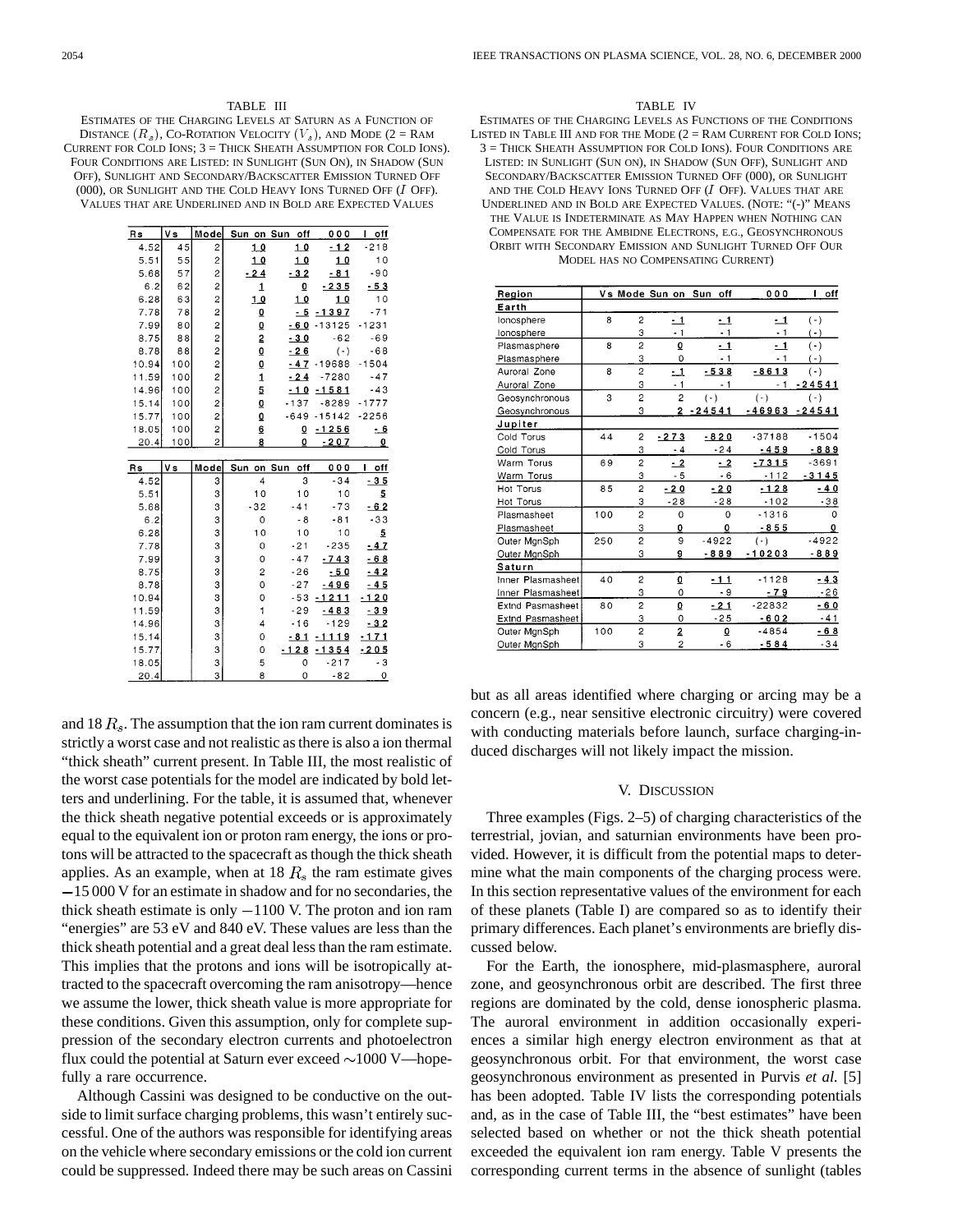#### TABLE V

EQUILIBRIUM CURRENTS (PERCENTAGE) CORRESPONDING TO THE POTENTIALS IN TABLE IV FOR THE CASE OF NO SUNLIGHT. THE CURRENT TERMS ARE:  $c_{ec}$  = MAXWELLIAN ELECTRONS;  $c_{ek}$  = KAPPA ELECTRONS;  $c_{e2}$  = SECOND MAXWELLIAN ELECTRONS;  $c_h$  = COLD PROTONS;  $c_{hk}$  = KAPPA PROTONS;  $c_{o}$  = COLD IONS;  $c_{sep}$  = SECONDARIES DUE TO ELECTRONS;  $c_{bsp} = \mathsf{BACKSCATTERED}$  ELECTRONS;  $c_{sip} = \mathsf{SECONDARIES}$  DUE TO IONS. (NOTE: "(-)" MEANS INDETERMINATE)

| Sun off                 |                | cec          | cek            | ce2            | ch             | chk          | CO       | csep      | cbsp  | csip           |
|-------------------------|----------------|--------------|----------------|----------------|----------------|--------------|----------|-----------|-------|----------------|
| Earth                   | Mode           |              |                |                |                |              |          |           |       |                |
| lonosphere              | $\overline{c}$ | 100          | 0              | 0              | 0              | $\Omega$     | 77       | 1         | 22    | $\mathbf 0$    |
| lonosphere              | 3              | 100          | $\Omega$       | 0              | 0              | 0            | 77       | 1         | 22    | 0              |
| Plasmasphere            | $\overline{2}$ | 100          | $\Omega$       | $\overline{0}$ | $\Omega$       | $\Omega$     | 77       | 1         | 22    | $\mathbf 0$    |
| Plasmasphere            | 3              | 100          | 0              | 0              | 0              | 0            | 77       | 1         | 22    | 0              |
| Auroral Zone            | $\overline{c}$ | 0            | 0              | 100            | 0              | 0            | 51       | 16        | 22    | 10             |
| Auroral Zone            | 3              | 18           | 0              | 82             | 1              | 0            | 61       | 13        | 22    | 3              |
| Geosynchronous          | 2              | $( - )$      | $(\cdot)$      | $(\cdot)$      | $(\cdot)$      | $(-)$        | $(-)$    | $(\cdot)$ | $(-)$ | $(-)$          |
| Geosynchronous          | 3              | 0            | 0              | 100            | 11             | 0            | 0        | 16        | 22    | 51             |
| Jupiter                 |                |              |                |                |                |              |          |           |       |                |
| Cold Torus              | $\overline{c}$ | $\Omega$     | 100            | 0              | $\Omega$       | 4            | 2        | 69        | 22    | 3              |
| Cold Torus              | 3              | $\mathbf{0}$ | 100            | 0              | $\Omega$       | 3            | 4        | 69        | 22    | $\overline{c}$ |
| Warm Torus              | $\overline{c}$ | 22           | 78             | 0              | $\overline{0}$ | $\mathbf{1}$ | 16       | 55        | 22    | 6              |
| Warm Torus              | 3              | 0            | 100            | 0              | 0              | 1            | 7        | 69        | 22    | 1              |
| Hot Torus               | $\overline{2}$ | 71           | 29             | $\mathbf 0$    | $\overline{0}$ | 5            | 21       | 37        | 22    | 14             |
| Hot Torus               | 3              | 51           | 49             | 0              | 0              | 9            | 18       | 49        | 22    | $\overline{3}$ |
| Plasmasheet             | $\overline{2}$ | 54           | 46             | $\circ$        | $\Omega$       | 19           | 1        | 30        | 50    | $\circ$        |
| Plasmasheet             | 3              | 54           | 46             | 0              | 0              | 19           | 0        | 31        | 50    | 0              |
| Outer MgnSph            | $\overline{2}$ | 0            | 100            | $\mathbf 0$    | 3              | $\Omega$     | $\Omega$ | 69        | 22    | 6              |
| Outer MgnSph            | 3              | 0            | 100            | 0              | 4              | 0            | 0        | 69        | 22    | 5              |
| Saturn                  |                |              |                |                |                |              |          |           |       |                |
| Inner Plasmasheet       | 2              | 51           | 49             | $\Omega$       | $\overline{2}$ | 0            | 17       | 59        | 22    | 0              |
| Inner Plasmasheet       | 3              | 53           | 47             | $\circ$        | 4              | 0            | 15       | 58        | 22    | 0              |
| <b>Extnd Pasmasheet</b> | $\overline{c}$ | 29           | 71             | 0              | 1              | $\Omega$     | 5        | 69        | 22    | $\overline{c}$ |
| <b>Extnd Pasmasheet</b> | 3              | 27           | 73             | $\circ$        | 3              | 0            | 4        | 70        | 22    | 0              |
| Outer MgnSph            | $\overline{c}$ | 35           | 65             | $\Omega$       | $\overline{c}$ | 0            | 4        | 71        | 22    | 1              |
| Outer ManSph            | з              | 32           | 6 <sub>R</sub> | $\Omega$       | $\mathfrak{p}$ | $\Omega$     | 4        | 71        | 22    | 1              |

for currents for all the cases are available but only the "sun off" case is presented for the sake of brevity). As would be expected, for the ionosphere and plasmasphere, 100% of the electron current is due to the ambient ionospheric electrons. What is of interest, however, is that although 77% of the positive current to the spacecraft is from the co-rotating ions, 22% is from the backscattered electrons. This is because the cold plasma generates few if any secondary particles.

For the auroral region, either all or most of the current is due to the higher energy electron component. Thus, the secondary terms become more important with the cold ion current dropping somewhat. A similar situation is found at geosynchronous where the secondary electrons emitted by ion impact are by far the major component—the ambient ion current only contributing about 11%. (Note: in Table V as the proton ram component is  $\sim 0$ , the ram case leads to unrealistic results in the Earth's environment since the radiation environment above 100 keV and the secondary currents from aluminum are insufficient to balance the incident electron currents—on the other hand, many materials do have sufficiently high secondary and backscatter components so that charging can be suppressed in these conditions—Indium Tin Oxide coating be a case in point. These points are noted by a  $((-)$ .")

For Jupiter, representative values for the cold electrons, cold protons and ions (thick sheath and co-rotating), and the hot electrons and protons (Kappa distributions) have been applied. Five characteristic regions between 3.5 and 20  $R_i$  are assumed. These are the cold torus (3.5 to 5.5  $R_j$ ), the warm torus (5.5 to 7  $R_j$ ), the plasmasheet (8–20  $R_j$ ), and the outer magnetosphere ( $>$ 20  $R_j$ ). The main difference between the torus regions is that

#### TABLE A1

TWO MAXWELLIAN PLASMA DISTRIBUTION FITS TO THE ELECTRON LOW ENERGY PLASMA  $(E < 10 \text{ keV})$  DATA FROM VOYAGER 1 (V1) AND VOYAGER 2 (V2) FLYBYS OF SATURN. THE VARIABLES ARE: L—THE L-SHELL OF THE OBSERVATION;  $R_{E1}$ —LOW ENERGY PLASMA DENSITY (cm<sup>-3</sup>);  $T_{E1}$ —LOW ENERGY PLASMA TEMPERATURE (eV);  $R_{\,E2}$  —Warm Plasma Density (cm<sup>-3</sup>);  $T_{E2}$ —WARM PLASMA TEMPERATURE (eV)

|  | ELECTRON DISTRIBUTIONS FOR E<10 keV |  |
|--|-------------------------------------|--|
|--|-------------------------------------|--|

| <b>SAT</b> | T.   | RE1          | TE1   | RE2      | TE2.   |
|------------|------|--------------|-------|----------|--------|
| V1         | 20.4 | 3.49E-02     | 46.03 | 8.86E-03 | 300.17 |
| V1         | 15.0 | 1.65E-01     | 27.42 | 1.47E-02 | 550.77 |
| V1         | 10.9 | 4.49E-01     | 25.79 | 3.26E-02 | 532.76 |
| V1         | 8.8  | 9.46E-01     | 26.25 | 1.01E-01 | 568.74 |
| V1         | 6.3  | ---          | ---   | 3.73E-02 | 20.00  |
| V1         | 5.5  | 5.61E-02     | 16.10 | 2.83E-03 | 150.53 |
| V1         | 5.7  | $1.02E + 01$ | 23.17 | 2.53E-01 | 584.97 |
| V1         | 8.8  | 7.79E-01     | 32.68 | 7.19E-02 | 582.17 |
| V2         | 15.8 | 1.53E-01     | 37.55 | 2.21E-02 | 435.76 |
| V2         | 11.6 | 4.58E-01     | 22.95 | 4.82E-02 | 342.13 |
| V2         | 7.8  | $1.41E + 00$ | 26.48 | 1.00E-01 | 418.05 |
| V2         | 4.5  | ---          | ---   | 9.81E-02 | 11.45  |
| V2         | 6.2  | $1.24E + 00$ | 22.37 | 6.16E-02 | 387.31 |
| V2         | 8.0  | 9.47E-01     | 33.94 | 1.52E-01 | 468.14 |
| V2         | 15.1 | 1.16E-01     | 47.31 | 1.91E-02 | 436.88 |
| V2         | 18.1 | 4.04E-02     | 46.93 | 5.34E-03 | 255.66 |
|            |      |              |       |          |        |

the density and temperature of the electrons and ions rise as radial distance increases. Likewise, the co-rotation velocity rises. As illustrated in Fig. 3 and Table IV, an inner region of high charging is predicted inside the orbit of Io. In the model (see Table V), the primary source of this region, if it exists, is the hot (Kappa) electron population which balances mainly with its secondaries. At radial distances greater than Io's orbit (5.9  $R_i$ ), the cold heavy ion population increases dramatically. It is suspected that the inner charging region corresponds somewhat to the plasmapause/geosynchronous orbit boundary at Earth and, if it were not for the Io torus beginning at 5.9  $R_i$ , charging would increase steadily as  $R_i$  increased. Indeed, the potentials inside Io are similar to those in the outer magnetosphere where there is no heavy ion component. Current balance (Table V) is very similar for the cold torus and the outer magnetosphere—69% secondary electrons and 22% backscattered electrons. Suppressing the secondary electrons forces charge balance with the proton Kappa component and the heavy ions in the inner magnetosphere, hence the high potentials. In the outer magnetosphere of Jupiter, as at the Earth, in the absence of sunlight and secondaries, the hot electrons balance with the hot protons giving high potentials.

For the representative saturnian environments in Table II, the 16 spectra were averaged over three regions: inner plasmasheet  $(4–8 R<sub>s</sub>)$ , extended plasmasheet  $(8–12 R<sub>s</sub>)$ , and outer magnetosphere (12–20  $R_s$ ). The resulting potentials are similar to those in Fig. 5 if not slightly lower as they are the results of average environments. Setting the photoelectron flux to 0 has little effect on the potential even between  $12-20 R_s$ , probably because the photoelectron flux is already 1/100 what it is at the Earth. The biggest effect appears to be turning off the secondary electrons as this forces the hot electrons (Kappa) in the extended plasmasheet and outer magnetosphere to balance with the cold protons and ions (in reviewing the current balance for this case,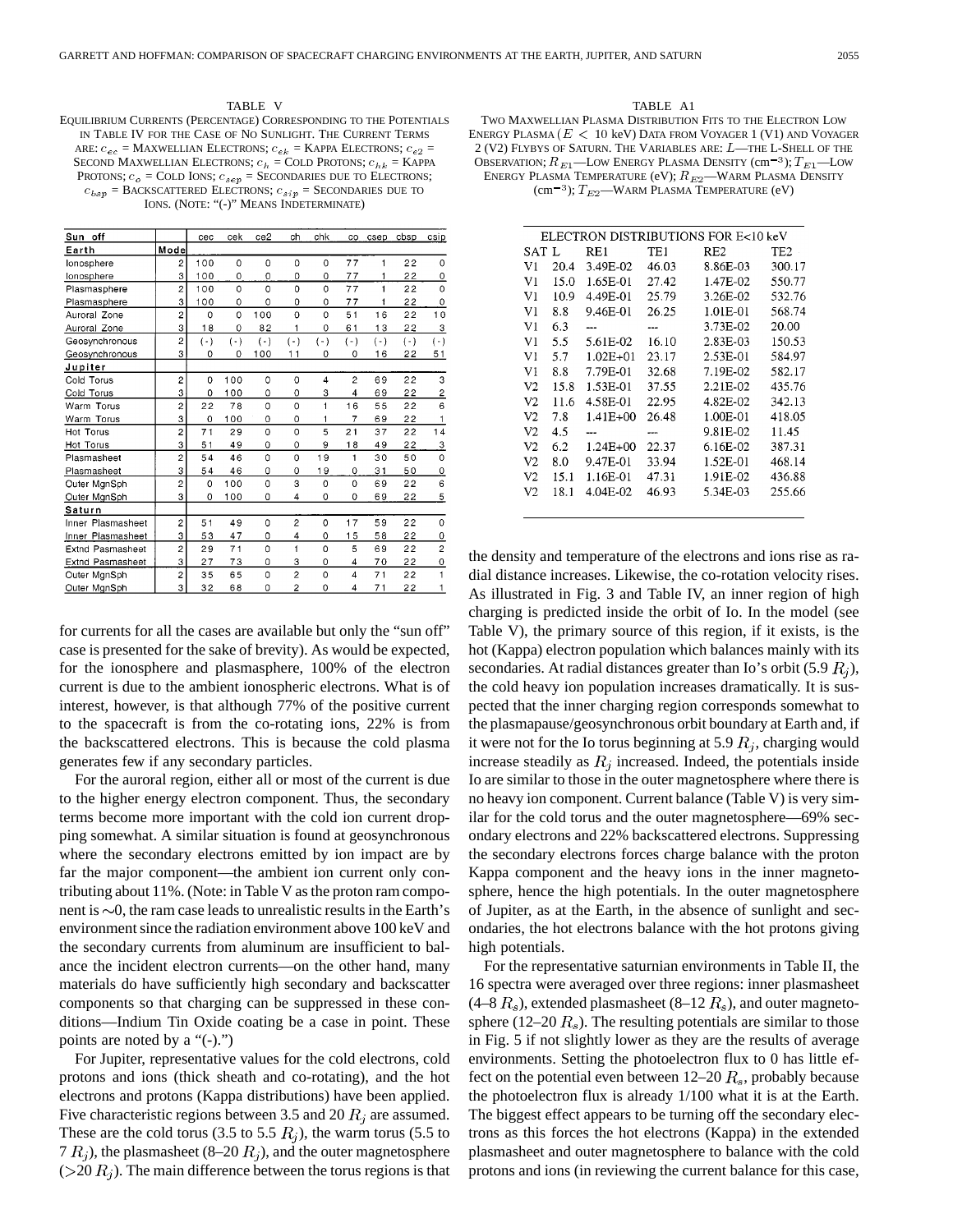TABLE A2 KAPPA PLASMA DISTRIBUTION FITS TO THE ELECTRON HIGH ENERGY PLASMA DATA FROM VOYAGER 1 (V1) AND VOYAGER 2 (V2) FLYBYS OF SATURN. THE VARIABLES ARE:  $L$ —THE  $L$ -SHELL OF THE OBSERVATION;  $R_{EK}$ —KAPPA ELECTRON DENSITY (cm<sup>-3</sup>);  $T_{EK}$  —KAPPA ELECTRON TEMPERATURE (eV);  $\boldsymbol{K}_{E}$  —ELECTRON KAPPA CONSTANT

|                |      | ELECTRON KAPPA DISTRIBUTIONS |        |      |
|----------------|------|------------------------------|--------|------|
| SAT            | L.   | REK                          | TEK    | KE   |
| V1             | 20.4 | 8.17E-03                     | 252.04 | 2.41 |
| V1             | 15.0 | 8.28E-03                     | 306.58 | 1.57 |
| V1             | 10.9 | 7.52E-02                     | 808.43 | 2.11 |
| VI             | 8.8  | 5.29E-03                     | 48.00  | 0.84 |
| V1             | 6.3  | 2.28E-02                     | 10.64  | 1.17 |
| V1             | 5.5  | 1.49E-02                     | 373.59 | 1.61 |
| VI             | 5.7  | 5.60E-02                     | 164.77 | 1.29 |
| V1             | 8.8  | 6.20E-02                     | 413.85 | 1.37 |
| V2             | 15.8 | 8.63E-02                     | 976.78 | 2.82 |
| V <sub>2</sub> | 11.6 | 4.38E-02                     | 268.55 | 1.74 |
| V <sub>2</sub> | 7.8  | 1.49E-01                     | 482.72 | 2.45 |
| V2             | 4.5  | 8.24E-01                     | 41.31  | 2.17 |
| V2             | 6.2  | 1.09E-01                     | 498.33 | 2.25 |
| V2             | 8.0  | 3.68E-01                     | 749.28 | 2.45 |
| V2             | 15.1 | 6.74E-02                     | 932.80 | 3.35 |
| V2             | 18.1 | 1.43E-02                     | 449.09 | 2.96 |
|                |      |                              |        |      |

## TABLE A3

KAPPA PLASMA DISTRIBUTION FITS TO THE PROTON HIGH ENERGY PLASMA DATA FROM VOYAGER 1 (V1) AND VOYAGER 2 (V2) FLYBYS OF SATURN. THE VARIABLES ARE:  $L$ —THE L-SHELL OF THE OBSERVATION;  $R_{HK}$ —KAPPA PROTON DENSITY (cm<sup>-3</sup>);  $T_{HK}$ -KAPPA PROTON TEMPERATURE (eV);  $K_E$ —PROTON KAPPA CONSTANT

| SAT | L    | RHK      | THK   | KН   |
|-----|------|----------|-------|------|
| V1  | 20.4 | 1.70E-03 | 16000 | 7.0  |
| V1  | 15.0 | 3.00E-03 | 13000 | 5.7  |
| V1  | 10.9 | 3.00E-03 | 21000 | 6.3  |
| V1  | 8.8  | 5.00E-03 | 25000 | 6.3  |
| VI  | 6.3  | 1.00E-02 | 23000 | 7.0  |
| V1  | 5.5  | 1.00E-02 | 23000 | 7.0  |
| V1  | 5.7  | 2.30E-03 | 28000 | 7.7  |
| V1  | 8.8  | 2.30E-03 | 28000 | 7.7  |
| V2  | 15.8 | 1.60E-03 | 30000 | 7.3  |
| V2  | 11.6 | 1.30E-03 | 45000 | 15.0 |
| V2  | 7.8  | 2.70E-03 | 35000 | 8.0  |
| V2  | 4.5  | 3.30E-03 | 35000 | 7.4  |
| V2  | 6.2  | 3.30E-03 | 35000 | 7.4  |
| V2  | ጸ በ  | 3.30E-03 | 35000 | 74   |
| V2  | 15.1 | 3.00E-04 | 20000 | 7.0  |
| V2  | 18.1 | 1.50E-04 | 15000 | 6.5  |
|     |      |          |       |      |

it appears that the cold ions dominate for the ram case and the cold protons for the thick sheath). Apparently the overall lower densities/temperatures of the hot electron (Kappa) component at Saturn compared to Jupiter (Table II) is responsible for the somewhat lower voltages estimated at Saturn.

# VI. CONCLUSION

A simple design tool based on current balance and on the Earth's, Jupiter's, and Saturn's plasma environments has been used to estimate the spacecraft-to-space potentials for missions to these planets. The results of this tool, a predicted range of

## TABLE A4 MAXWELLIAN PLASMA DISTRIBUTION FITS TO THE PROTON LOW ENERGY PLASMA DATA FROM VOYAGER 1 (V1) AND VOYAGER 2 (V2) FLYBYS OF SATURN. THE VARIABLES ARE: L-THE L-SHELL OF THE OBSERVATION;  $R_{HC}$ —COLD PROTON DENSITY (cm<sup>-3</sup>);  $T_{HC}$ —COLD PROTON PLASMA TEMPERATURE (eV);  $V_{ROT}$  —ASSUMED CO-ROTATION VELOCITY (Km/s)

| SAT L          |      | RHC   | THC | VROT |
|----------------|------|-------|-----|------|
| V1             | 20.4 | 0.250 | 50  | 100  |
| V1             | 15.0 | 0.250 | 30  | 100  |
| V1             | 10.9 | 0.250 | 30  | 100  |
| V1             | 8.8  | 1.000 | 25  | 88   |
| V1             | 6.3  | 2.200 | 10  | 63   |
| V1             | 5.5  | 8.830 | 12  | 55   |
| V1             | 5.7  | 2.250 | 12  | 57   |
| Vl             | 8.8  | 0.679 | 20  | 88   |
| V <sub>2</sub> | 15.8 | 0.250 | 30  | 100  |
| V <sub>2</sub> | 11.6 | 0.290 | 40  | 100  |
| V2             | 7.8  | 1.100 | 25  | 78   |
| V <sub>2</sub> | 4.5  | 3.160 | 10  | 45   |
| V2             | 6.2  | 1.640 | 15  | 62   |
| V2             | 8.0  | 1.500 | 17  | 80   |
| V <sub>2</sub> | 15.1 | 0.218 | 35  | 100  |
| V2             | 18.1 | 0.218 | 40  | 100  |
|                |      |       |     |      |

#### TABLE A5

MAXWELLIAN PLASMA DISTRIBUTION FITS TO THE OXYGEN ION LOW ENERGY PLASMA DATA FROM VOYAGER 1 (V1) AND VOYAGER 2 (V2) FLYBYS OF SATURN. THE VARIABLES ARE: L—THE L-SHELL OF THE OBSERVATION;  $R_{HC}$ —COLD OXYGEN ION DENSITY (cm<sup>-3</sup>);  $T_{OC}$ —COLD OXYGEN ION PLASMA TEMPERATURE (eV);  $V_{ROT}$ —ASSUMED CO-ROTATION VELOCITY (Km/s)

| SAT L          |      | ROC    | тос | VROT |
|----------------|------|--------|-----|------|
| V1             | 20.4 | 0.550  | 450 | 100  |
| V1             | 15.0 | 0.550  | 425 | 100  |
| V1             | 10.9 | 1.000  | 380 | 100  |
| V1             | 8.8  | 3.600  | 200 | 88   |
| V1             | 6.3  | 30.000 | 60  | 63   |
| V1             | 5.5  | 29.200 | 40  | 55   |
| V1             | 5.7  | 27.500 | 80  | 57   |
| V1             | 8.8  | 2.660  | 250 | 88   |
| V <sub>2</sub> | 15.8 | 0.500  | 400 | 100  |
| V2             | 11.6 | 0.750  | 300 | 100  |
| V2             | 7.8  | 11.300 | 100 | 78   |
| V2             | 4.5  | 59.000 | 80  | 45   |
| V2             | 6.2  | 23.900 | 80  | 62   |
| V2             | 8.0  | 4.510  | 100 | 80   |
| V2             | 15.1 | 0.600  | 400 | 100  |
| V2             | 18.1 | 0.500  | 425 | 100  |
|                |      |        |     |      |

worst case surface potentials, for a spherical spacecraft with aluminum surfaces are presented in Table IV for the Earth, Jupiter, and Saturn. Based on this table, the Earth clearly represents the worst threat to spacecraft. Negative potentials as high as 25 000 V are predicted near geosynchronous orbit in eclipse and, indeed, potentials in excess of  $-20000$  V have apparently been observed. At Jupiter, potentials are more moderate, -900 V in the outer magnetosphere being the largest predicted for eclipse conditions. Large potentials are only observed if, in addition to being in shadow, secondary emissions or the co-rotating ions can be suppressed–unlikely but possible for some surface configurations. Conditions at Saturn are similar to those at Jupiter, though charging is lower in general. Even so, spacecraft surface